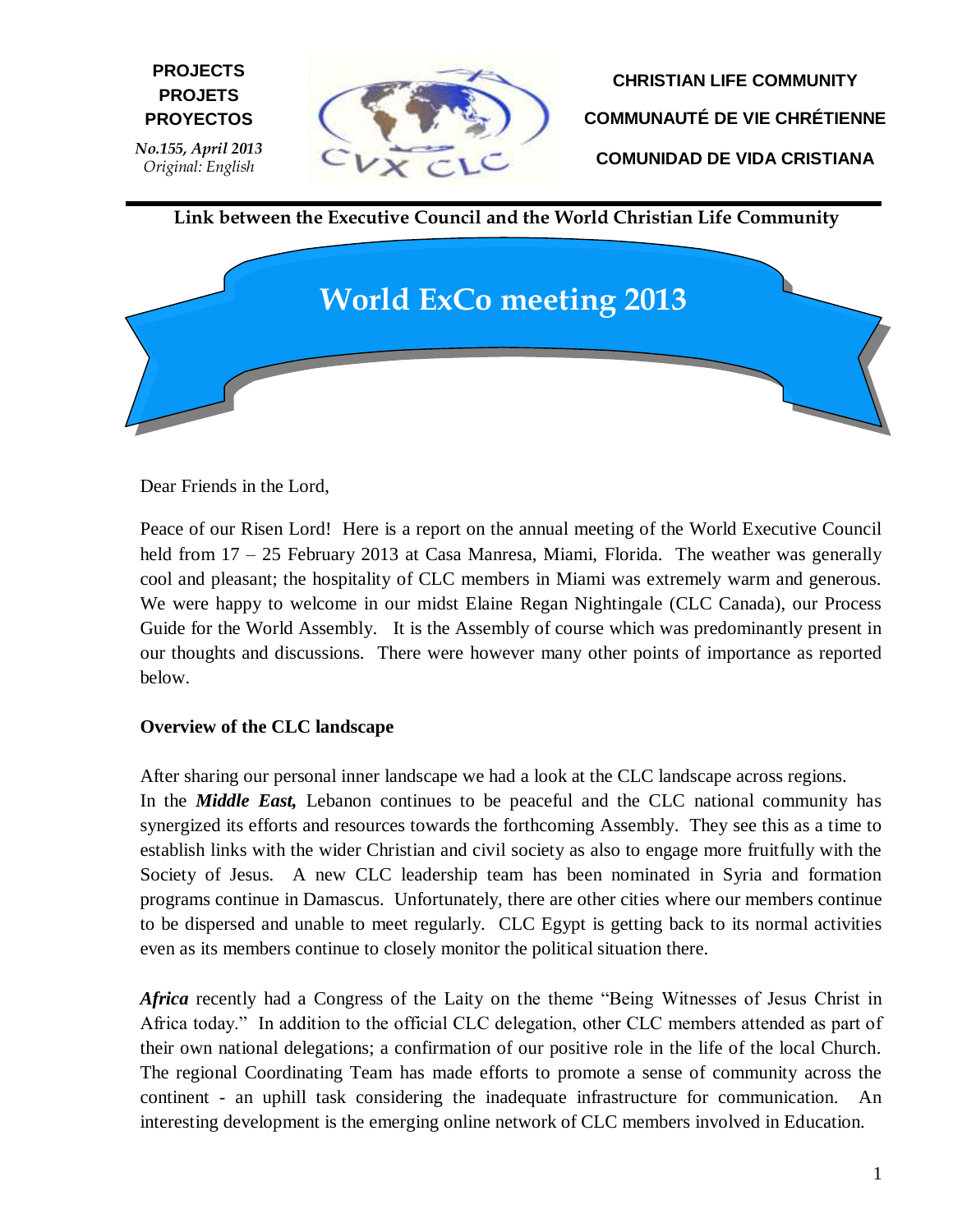The launch of the *Asia-Pacific* website [\(www.clcasiapac.org\)](http://www.clcasiapac.org/) has led to a greater sharing of information among national communities. We hope this will also become a forum for the sharing of formation resources and apostolic experiences. In the recent past, pre-CLC groups have been initiated in new countries and plans are being formulated to accompany them. We are also studying the possibility of a formation program across the region, keeping in mind of course the problems arising due to language and distance.

*Europe* continues to be the region with the largest number of members, with strong support offered to communities outside the region as well. We were happy to note that new national communities are emerging in Eastern Europe while some established communities have begun to attract new members from among the youth. The Eurolink meeting held in Austria last November was very well attended, giving the link persons the opportunity to "taste the riches of linking beyond national boundaries". The process of formal commitment in CLC has also picked up considerably.

A regular structure of communication exists in *Latin America* wherein members of national ExCo link up virtually four times a year. The EAs of the region had a meeting in Peru in October. They decided to establish better networks amongst themselves and also focus more intensely on work with the youth. The Magis formation program continues to train future leaders for the Church and society while creating strong bonds between CLC members across the region. The new virtual formation program on political and social commitment has already been launched.

In *North America,* CLC-USA is reorganizing its structures for a better integration of its diverse cultural groups. There is also a strong desire to connect better with the many pre-CLC groups that flourish in high schools and universities. The two national communities in Canada are working together in Haiti. In addition to the ongoing work of relief operations, they have also initiated some interested persons into the CLC way of life.

## **Growing as a Lay Apostolic Body**

This has been the focus of our world community in the recent past, and the ExCo is putting together a framework to promote further discussion on this at the Assembly. Recent communications have expressed in some detail our self understanding as a Lay Apostolic Body. You are urged to a deeper reading of Projects 153 and 154. Some additional points are below.

National communities are still sending in feedback regarding how they live and act as an Apostolic Body implementing the dynamic of DSSE. This feedback will be collated and used in the Assembly process. In the area of Leadership, we see the need to stress leadership as part of 'Mission' and to foster greater availability for leadership roles. A Progressio supplement next year will be devoted to "Leading Communal Discernment".

Regarding formation, we note that "The Process of Growth" (Progressio Suppl. 64) has been fruitfully used by some communities but is still largely unknown in others. The Assembly will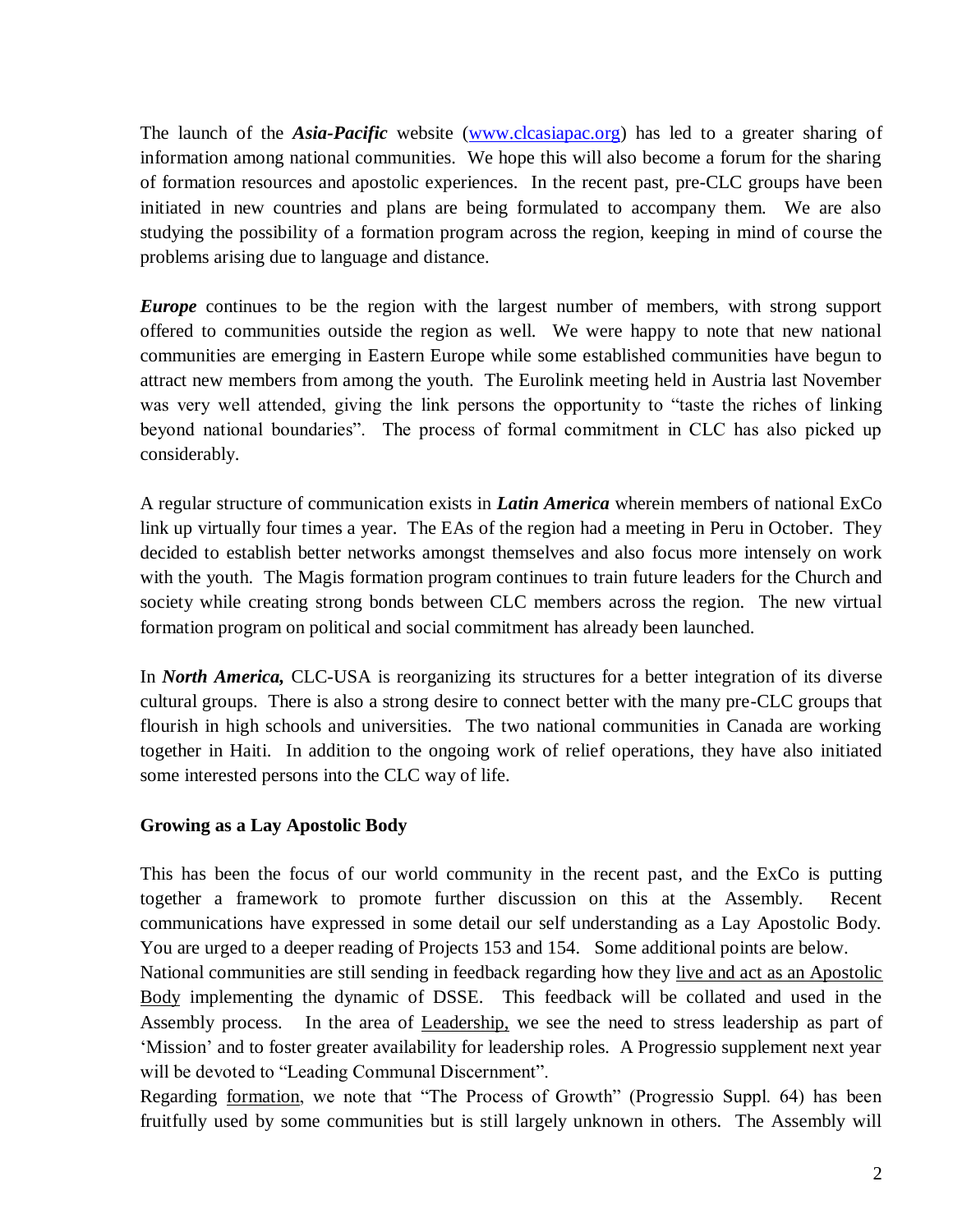discuss how to better implement this important document. This discussion will also include the process of commitment and some much needed clarification regarding the terms 'temporary' and 'permanent' commitment.

Recent years have seen a great growth in financial co-responsibility; a sure sign that we are maturing in our collective identity. This was strikingly evident in the successful conclusion of the Apartment Project. We are grateful for the generous contributions of national communities and individual members, a generosity that far exceeded our expectations. This generosity has also resulted in the gradual reduction of our accumulated deficit. All this will enable us to dedicate more financial resources towards apostolic efforts. More details about this are being sent in the financial letter to National ExCos.

# **Apostolic Networking and Advocacy**

The experience gained from recent advocacy initiatives has helped us refine the approach and dream big. We have arrived at a basic framework to guide our efforts, keeping a balance between the local and the international levels while building up strong regional platforms as intermediary structures. Looking at the grassroots involvement of many national communities, it appears that the areas of **Ecology and Migration** are emerging as priorities while we also remain open to any other area that may call our attention. To better promote apostolic networking, CLC has joined up with the Amazon Itinerant Team in a project aimed at promoting ecological harmony. We are also in touch with the Global Ignatian Networks of the Society of Jesus.

Our discussions on Advocacy also included a skype meeting with the UN Working Group based at New York. There is a possibility of upgrading our status at the UN from Roster Status to Special Consultative Status, thereby increasing the effectiveness of our interventions. It was proposed to link the efforts of the working group with that of CLC communities working in the field of HIV-Aids. We also discussed how to structure the flow of communication so that the working group could benefit from the grassroots experiences of members.

## **450 years of Ignatian Lay Communities**

There has been an enthusiastic response towards this Jubilee celebration and many national communities have already launched special events. This celebration of our 'Roots' will receive special attention at the Assembly. In the meantime, a pilgrimage is going on in Europe in memory of the journey made by Jean Leunis from Liege to Rome. This pilgrimage is being carried out in four stages ending with a Eucharist in Rome celebrated by Fr. Adolfo Nicolas SJ. You are reminded that this is a graced moment to reflect on our history, to understand better our role as a lay Ignatian community and to forge links with other Ignatian groups.

# **Communication**

The Progressio magazine and Supplement serve as a link for sharing of experiences and a forum for serious reflection. We are keen that more members avail of this resource. In order to increase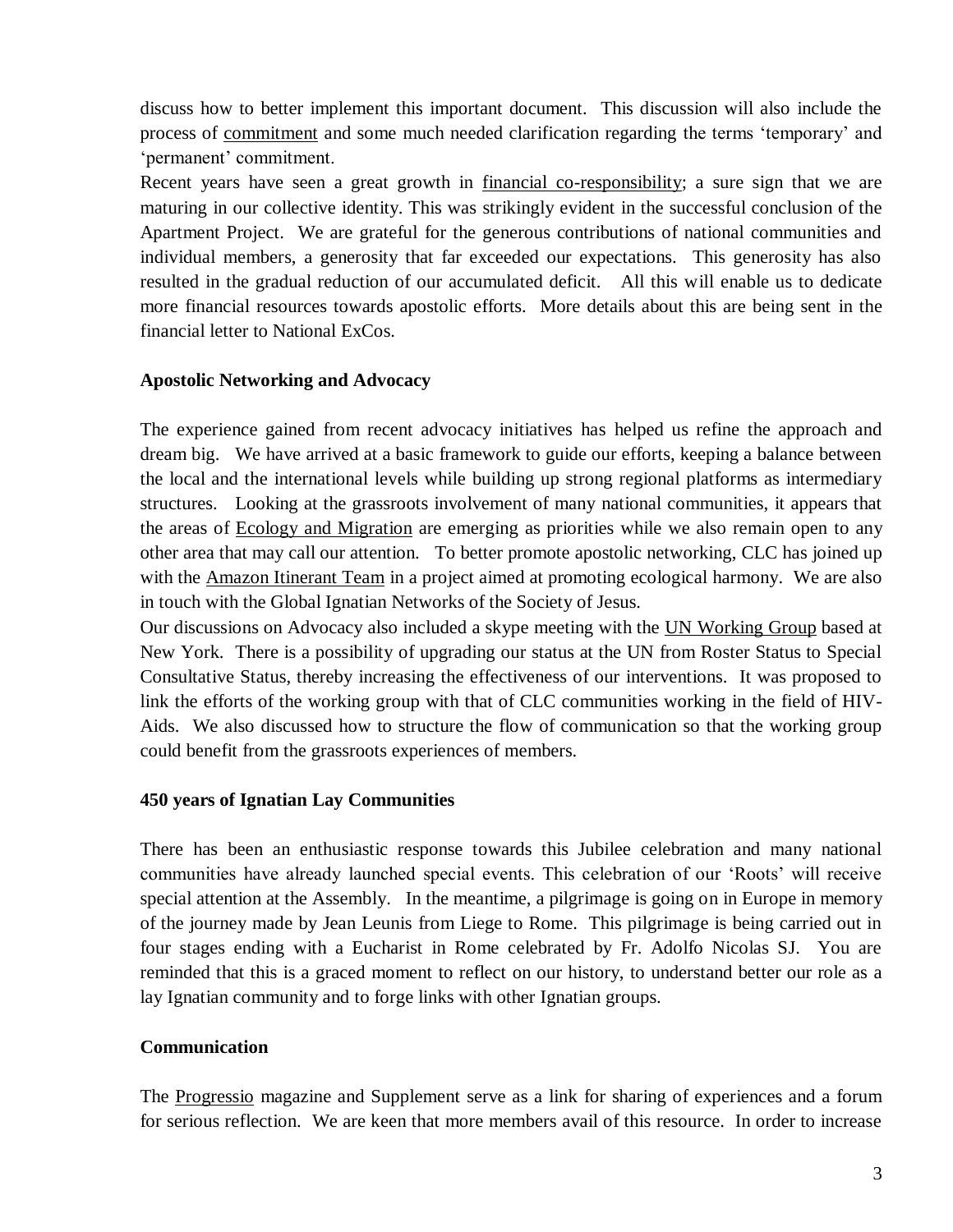readership, an online version of Progressio will be available free of charge from 2014. Members would also have the option of continuing their subscription for printed copies. The website has been updated with a new main menu and increased capacity. We are in the final stages of a project to scan and upload past issues of Progressio and the Supplement. Once completed, this Archive will serve as a rich resource for all.

#### **Meetings with other groups**

The national ExCo of CLC-USA held their own meeting in Miami and we spent half a day together. Their sharing revealed how the diversity of the nation itself was so well mirrored within the CLC community. We also explored ways of tapping the vast potential that lies in the many pre-CLC groups in Jesuit schools and universities. Another interesting meeting was the one we had with the General Council of ACU (Agrupación Católica Universitaria)<sup>1</sup>. A presentation on the current situation of both ACU and World CLC was followed by a discussion on our mutual relationship. We were better able to appreciate our common heritage and the unique characteristics of each other. Both groups pledged to continue our contact and explore ways for further collaboration.

#### **World Assembly at Lebanon**

Our entire meeting was permeated with an awareness of the Assembly and the graces the Lord offers us through it. A tentative Assembly program is given below (keeping in mind of course that this is still a 'work in progress')

# **World CLC General Assembly, Lebanon 30th July to 8th August 2013 "From our Roots to the Frontiers"**

Objectives:

 $\overline{a}$ 

- 1. To gratefully remember our roots and how we have been guided over the centuries
- 2. To deepen our self-understanding as a Lay Apostolic Body
- 3. To touch the new frontiers that challenge and beckon us today
- 4. To enthusiastically renew our response to God's call

Day One: 30 July. "Building the Body of the Assembly"

Convocation – Welcome – Inaugural Eucharist with the Maronite Patriarch – self presentation by national communities

Day Two: 31 July. Feast of St. Ignatius. "Remembrance of Our Roots"

<sup>1</sup> ACU is an Association of professional Catholic me who are animated by Ignatian Spirituality. It is focussed on the development of lay Catholic leaders who have a good balance between spiritual, professional and apostolic life.